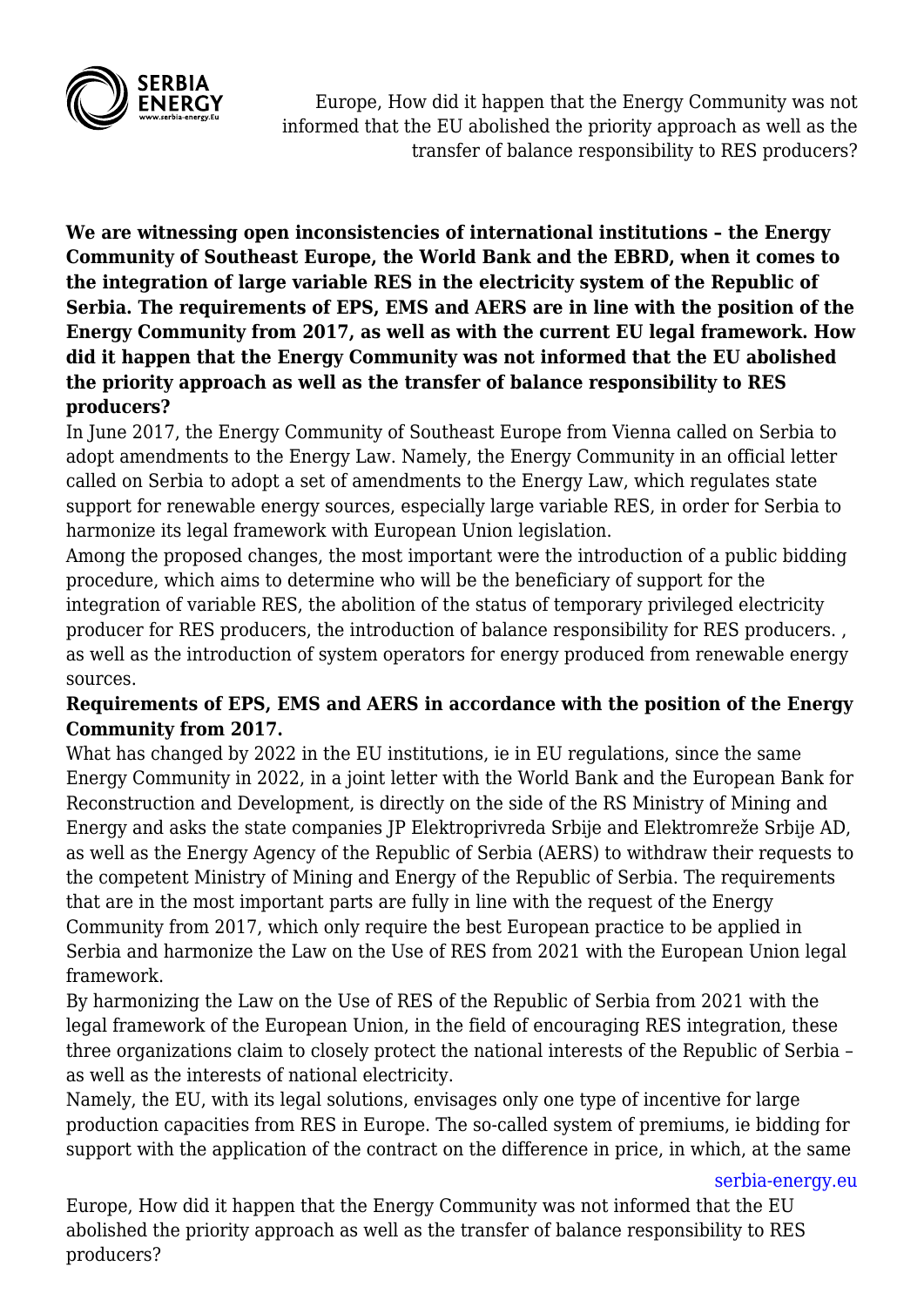

Europe, How did it happen that the Energy Community was not informed that the EU abolished the priority approach as well as the transfer of balance responsibility to RES producers?

time, the RES producer is protected from market disturbances, as well as the national electricity system, ie the state as an incentive provider.

Practically, the RES producer is not able to make extra profits, but he cannot fail either. And the state is protected by guaranteeing the producer an acceptable price of electricity. Unlike feed-in tariffs, the producer is free to place his production on the open market with this type of incentive.

**EPS, EMS and AERS against forcing RES to the detriment of the state of Serbia** According to PE EPS, EMS AD and AERS, the other two, additional incentives, which are recognized by the Law on the Use of RES of the Republic of Serbia from 2021, are disputable. These two additional incentives are completely contrary to the current European legal framework.

According to the first, PE EPS, as a guaranteed supplier in the Republic of Serbia, is obliged to take on the balance responsibility of all RES producers. This is mandatory until a liquid intra-day electricity market in Serbia is established. Because, it is a highly uncertain thing (possibility). Especially if we keep in mind that the given markets cannot become liquid as long as RES are not in balance. This puts the state of Serbia in a vicious circle. The question is: Which is older, the chicken or the egg?

Because, PE PE will exclusively suffer significant financial damage due to such an obligation defined by the said Law.

The second incentive for RES producers, which is seen in the disputed Law on the Use of RES of the Republic of Serbia from 2021, is reflected, again, in the completely abolished type of incentives in the EU since 2019. It guarantees priority access to the electricity system to RES producers. Thus, all other production capacities of the national electric power industry are put in an unequal position, which in turn directly affects the drastic reduction of the income of the national electric power company (EPS).

It is important to note that the majority owner of large variable RES projects in Serbia is currently private, foreign capital.

## **Energy community uninformed – EU abolishes priority approach as well as shifting balance responsibility to RES producers**

Why such a change in the attitude of the Energy Community in relation to the official letter sent in June 2017 by the then director of the Energy Community Secretariat, Janez Kopac, to the representatives of the Committee on Economy, Regional Development, Trade, Tourism and Energy of the National Assembly of Serbia?

In this letter, he informed them about the next steps that Serbia, as a member of the Energy Community, should take in order to harmonize the legal framework with European Union laws, specifically the Renewable Energy Directive 2009 /28 / EC and the State Aid Guidelines. for Environmental Protection and Energy for the period 2014-2020, published by the European Commission.

[serbia-energy.eu](https://serbia-energy.eu/)

Europe, How did it happen that the Energy Community was not informed that the EU abolished the priority approach as well as the transfer of balance responsibility to RES producers?